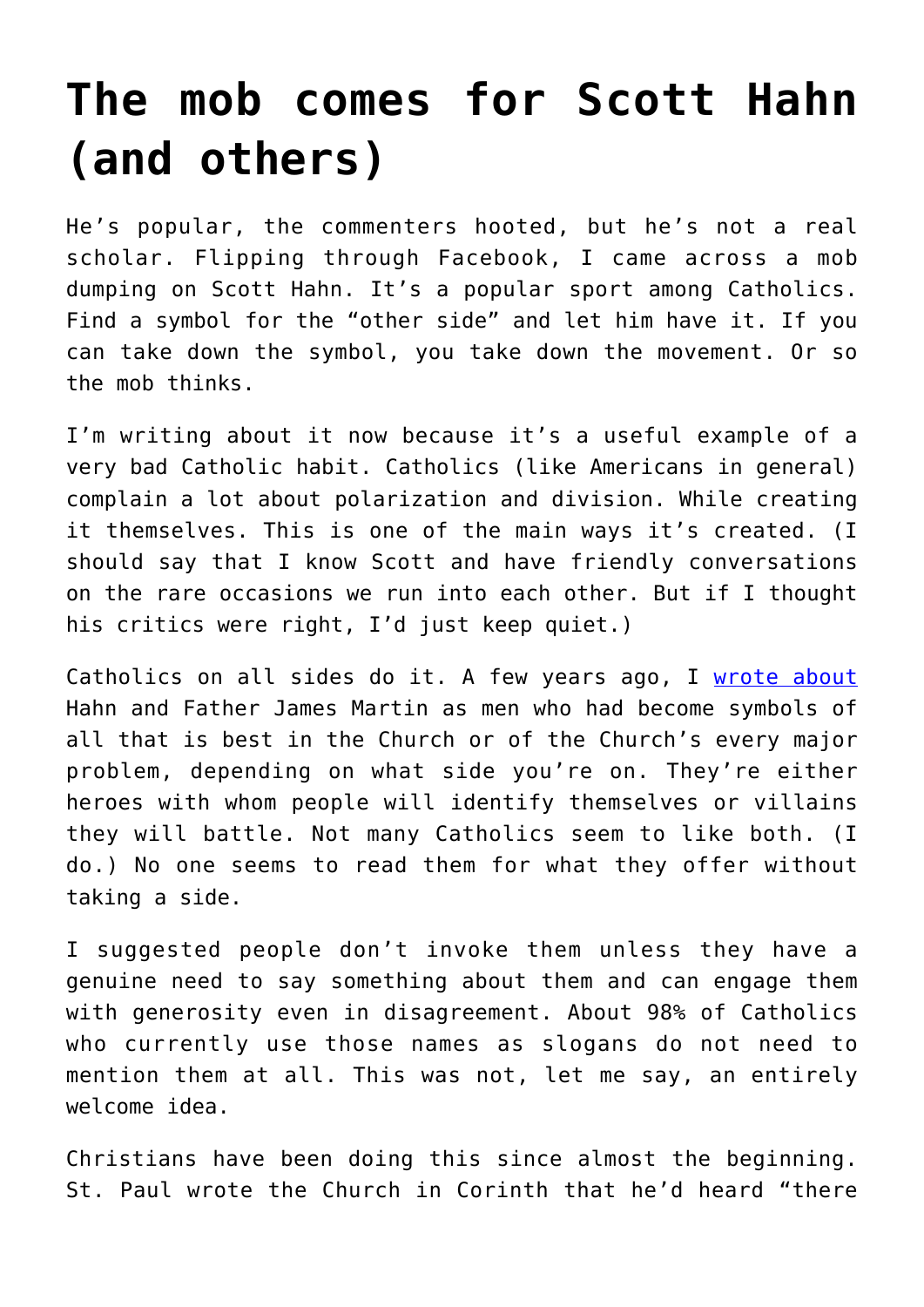are rivalries among you. I mean that each of you is saying, 'I belong to Paul,' or 'I belong to Apollos,' or 'I belong to [Peter],' or 'I belong to Christ.'" At least they didn't say, "Down with Paul or Apollo or Peter!" but they would have gotten there had Paul not told them to cut it out.

Let me use Scott Hahn as an example. The mob's evidence was his popularity and his popular books. They didn't seem to understand, or care to consider, the challenge of writing that kind of popular book. What's called "haute vulgarization" can be harder to write than pure scholarship, because it requires two skills: a greater understanding of the subject in order to simplify it for readers who are not scholars, and an understanding of what the readers need and will understand.

It may also be, as it seems to be for Hahn, a choice to write the pastoral or evangelistic book before the scholarly. That should be something to admire. Rare is the scholar who values the average reader more than his scholarly reputation.

And it worked. I keep meeting people who read "The Supper of the Lamb." A good many of them were Protestants who'd found their own churches' teaching on the Eucharist too thin. Some of them entered the Church.

Then there is his scholarly work. Among other works, he published a volume in the Anchor Yale Bible Reference Library, a substantial enterprise not given to publishing nobodies. Substantial scholars not given to praising nobodies praised "Kinship by Covenant."

The Jesuit James Swetnam, a professor at the Pontifical Biblical Institute, called the book "masterly in its basic insight." The Anglican reviewer in the Catholic Biblical Quarterly called it a "magisterial biblical theology," and other scholars said similar things.

On a friend's Facebook page, Lewis Ayres, a theology professor at Durham University in England, said he disagreed with Hahn